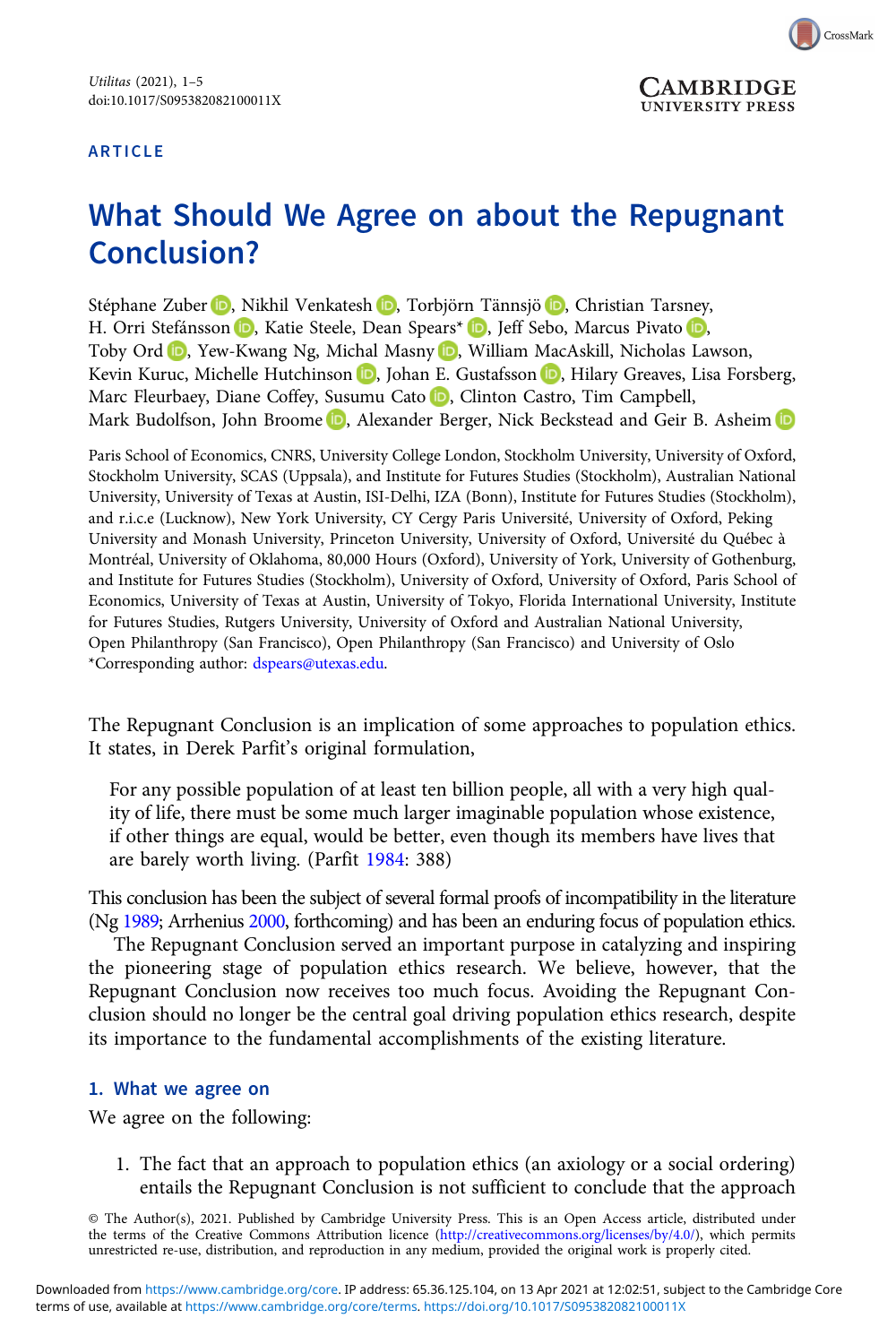is inadequate. Equivalently, avoiding the Repugnant Conclusion is not a necessary condition for a minimally adequate candidate axiology, social ordering, or approach to population ethics.

- 2. The fact that the Repugnant Conclusion is implied by many plausible principles of axiology and social welfare is not a reason to doubt the existence or coherence of ethics and value theory (although we do not rule out that there may be other reasons for moral skepticism).
- 3. Further properties of axiologies or social orderings beyond their avoidance of the Repugnant Conclusion – are important, should be given importance and may prove decisive.

To clarify what we do not claim in our agreements 1, 2, and 3:

- We do not here endorse or oppose the Repugnant Conclusion, nor total utilitarianism, nor indeed any specific approach.
- We do not here support or oppose any population policy, nor make any claim about any empirical consequence of population growth for sustainability or other outcomes.
- Our shared claim that avoiding the Repugnant Conclusion is not necessary does not take a position on whether avoiding the Repugnant Conclusion is desirable in evaluating a candidate axiology, social ordering, or approach to population ethics.
- We do not claim or deny that the Repugnant Conclusion is meaningful or welldefined, nor that a life worth living is well-defined (see Broome [2004](#page-3-0) and more detail in the next section).

### 2. Brief summaries of alternative paths to the claims we agree on

Among us, we disagree about some of the reasons for, and implications of, our agreements in Section 1. In the rest of this statement, we summarize the alternative arguments by which various authors reach our shared conclusions. About what follows, we disagree with one another. Each of us endorses at least one of the following arguments and some of us reject one or more of these arguments.

The intuition that the Repugnant Conclusion is repugnant may be unreliable. Rejecting the Repugnant Conclusion depends crucially on our intuitions. These intuitions can be unreliable for a number of reasons. (i) The Repugnant Conclusion depends crucially on intuitions about cases with very large numbers of people. The size of such very large numbers is hard to grasp on an intuitive level (Broome [2004](#page-3-0); Huemer [2008](#page-3-0); Gustafsson, [forthcoming](#page-3-0)). (ii) It may be hard to avoid implicitly including ourselves in the populations we imagine. If so, we may have an egoistic bias in favor of popula-tions with a high quality of life (Tännsjö [2002](#page-4-0); Huemer [2008](#page-3-0)). (iii) We are also bad at compounding small numbers. We may therefore fail to see how lots of lives with a small but positive value could add up to something very valuable (Huemer [2008\)](#page-3-0). (iv) Finally, we may wrongly take lives that are "barely worth living" to be bad rather than good (Huemer [2008](#page-3-0)). Or we may be misled by standard examples of lives "barely worth living" in the literature: lives in such examples may appear to be or in fact be not worth living or even worth not living (Hutchinson [2014](#page-3-0)); may be not much worse than our lives; or, alternatively, may be well worth living.

The impossibility theorems in population ethics can be read as strong arguments for the Repugnant Conclusion. If so, the aggregation of many worthwhile lives may indeed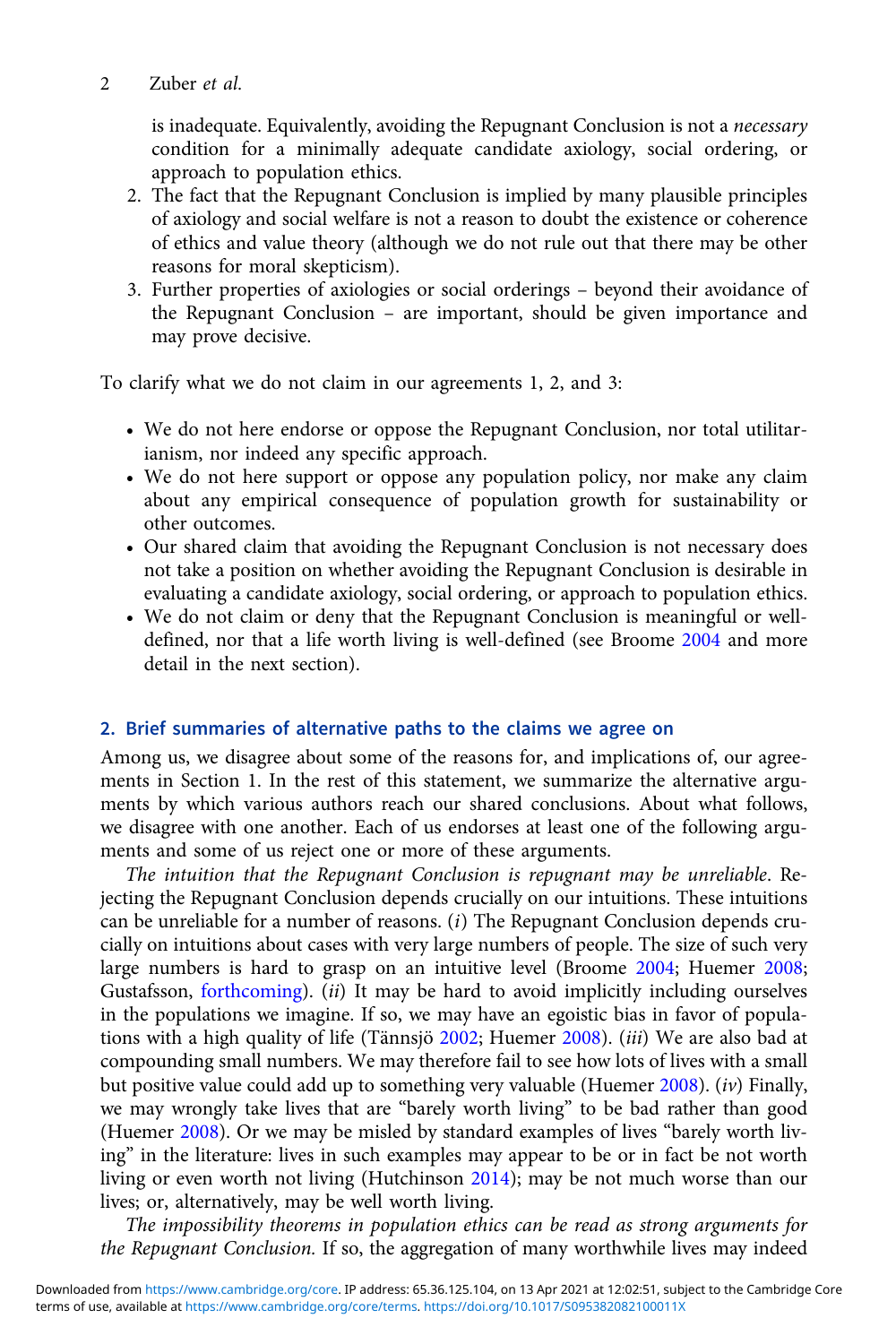be better than a moderate number of very good lives (Tännsjö [2002](#page-4-0), [2020](#page-4-0); Adler [2008;](#page-3-0) Huemer [2008\)](#page-3-0). It is not unusual for social evaluations in other settings to weigh options in this way; for example, there are well-studied unintuitive consequences of aggregation in same-number cases (Cowen [1996](#page-3-0)). Moreover, any repugnance in Parfit's initial illustration of the Repugnant Conclusion is also found in addition cases, where lives are added to an unaffected sub-population (such as the set of past people); therefore, such repugnance is entailed even by average utilitarianism and other views that are commonly understood to avoid the Repugnant Conclusion (Anglin [1977;](#page-3-0) Budolfson and Spears [2018](#page-3-0); Spears and Budolfson [2021\)](#page-4-0).

An approach that entails the Repugnant Conclusion need not entail any repugnant recommendations in practice. The Repugnant Conclusion assumes that the size of potential populations is unbounded. It may be unrealistic that the much larger population in the Repugnant Conclusion could ever exist. Indeed, approaches that imply the Repugnant Conclusion may turn out to agree with approaches that avoid the Repugnant Conclusion in all feasible or in all relevant decision-making contexts (Arrhenius et al. [2020\)](#page-3-0). In addition, the reasons why we accept an approach may be the result of a reflective equilibrium that entails considering the implications of the approach in specific contexts. In this reflective equilibrium, consequences for practically relevant cases may be more important than principles for infeasible cases (Fleurbaey and Tungodden [2010](#page-3-0)). For example, one could argue for critical-level generalized utilitarianism if separability appears plausible but mere addition appears implausible in practical, bounded cases – without making any reference to the Repugnant Conclusion.

If there is no logically prior concept of a life worth living, then the Repugnant Conclusion may be ill-defined. Although the Repugnant Conclusion necessarily uses a concept of a life barely worth living, it might not be legitimate to use this concept for at least two reasons.  $(i)$  It may not be clear what we mean by "a life worth living" and whether it exists outside of a specific context (Broome [1993](#page-3-0), [2004](#page-3-0)). (ii) One may further argue that whether additional lives make a population better depends on the full social ordering. For either of these reasons, we might be unable to evaluate the Repugnant Conclusion. If so, the Repugnant Conclusion and any principle relying on a logically prior value for the critical level would not be a useful guide to choosing among approaches.

If one accepts a person-affecting approach, then the large population may be at least as good (or as permissible) as the small population in cases where the persons in each are different. If a life barely worth living is the best accessible life for each person in the large population then a person-affecting approach may see no reason to prefer the smaller population (Parfit [1984:](#page-3-0) 395; Roberts [2015](#page-3-0)). Of course, such a specific large population may be unlikely ever to be a practically available option, but the Repugnant Conclusion requires only an "imaginable" case. So, with such a person-affecting approach, entailing the Repugnant Conclusion in this way (and possibly others) would not indicate inadequacy.

### 3. Conclusion

Late in his career, Parfit revised his prior arguments regarding the Repugnant Conclusion, calling his prior reasoning a "mistake" on the grounds that "We cannot justifiably reject strong arguments merely by claiming that their conclusions are implausible" (Parfit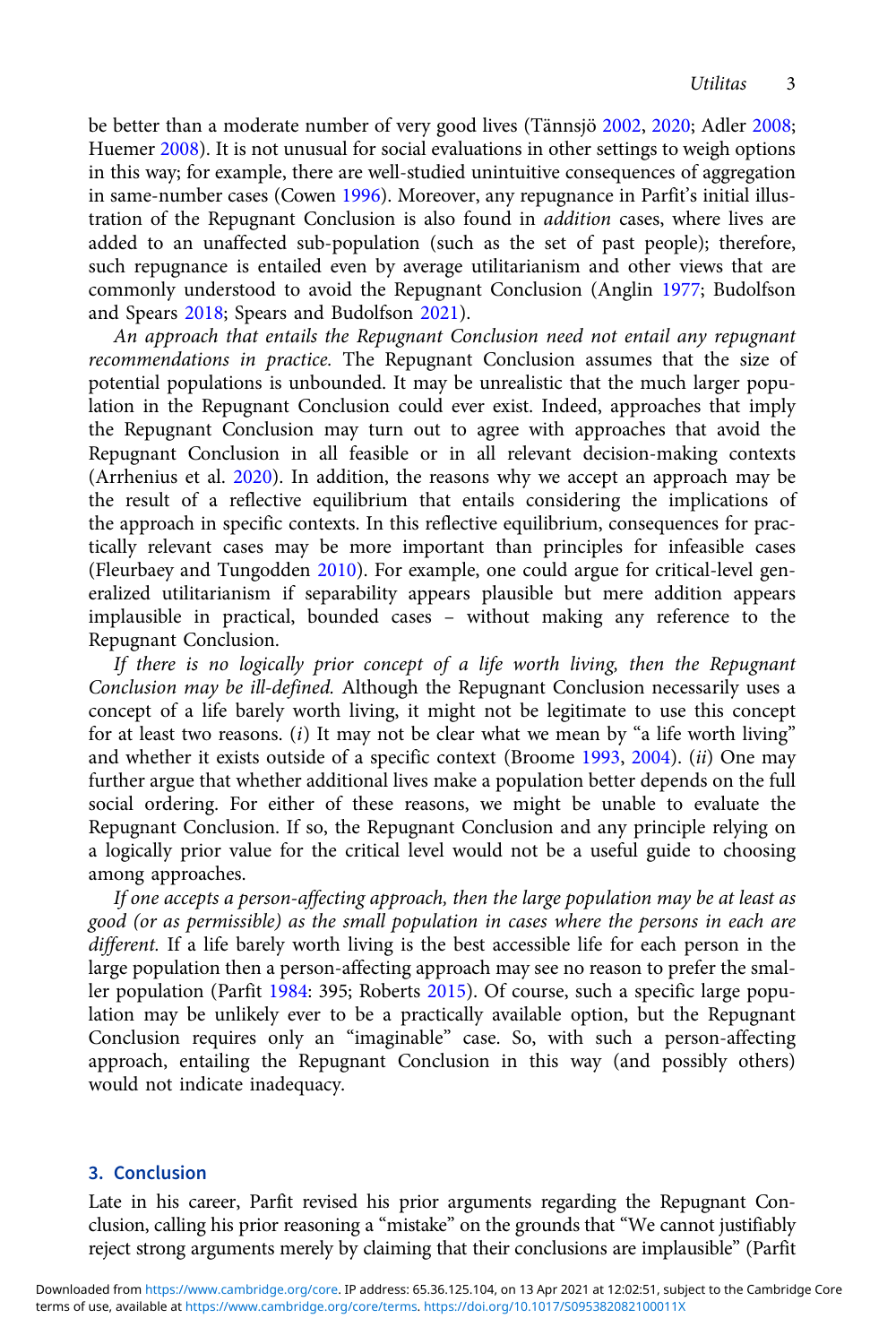#### <span id="page-3-0"></span>4 Zuber et al.

2017: 154). Parfit might never have agreed with our claims 1, 2, and 3, but we agree with him that conclusions that appear implausible are sometimes true.

Ethical arguments are widely used in public debate, everyday decision-making, and policy-making. For example, ethical arguments against social inequality and discrimination are common – although not universal, not always successful, and not always correct. Many public decisions affect the world's future population. Population ethics is therefore an essential foundation for making these decisions properly. It is not simply an academic exercise, and we should not let it be governed by undue attention to one consideration. Perhaps someday the correct approach to axiology, social welfare, or population ethics will be agreed upon among experts. If so, we do not know whether the approach used will entail the Repugnant Conclusion. We should keep our minds open.

Acknowledgements. This research is supported by a Dr. Cécile DeWitt-Morette France-UT Endowed Excellence Grant; by grants K01HD098313 and P2CHD042849 awarded to the Population Research Center at UT-Austin by the NICHD (the content is solely the responsibility of the authors and does not necessarily represent the official views of the National Institutes of Health); and by the Agence nationale de la recherche through the Investissements d'Avenir program (ANR-17-EURE-01).

## References

- Adler, Matthew. 2008. Future Generations: A Prioritarian View, George Washington Law Review, 77.5–6: 1478–520.
- Anglin, Bill. 1977. The Repugnant Conclusion, Canadian Journal of Philosophy, 7.4: 745–54.
- Arrhenius, Gustaf. 2000. An Impossibility Theorem for Welfarist Axiologies, Economics and Philosophy, 16.2: 247–66.
- Arrhenius, Gustaf. Forthcoming. Population Ethics: The Challenge of Future Generations (Oxford: Oxford University Press).
- Arrhenius, Gustaf, Mark Budolfson, and Dean Spears. 2020. Does Climate Change Policy Depend Importantly on Population Ethics? Deflationary Responses to the Challenges of Population Ethics for Public Policy, in Philosophy and Climate Change, ed. by Budolfson, Mark, Tristram McPherson, and David Plunkett (Oxford: Oxford University Press), pp. 111–36.
- Broome, John. 1993. Goodness Is Reducible to Betterness: The Evil of Death Is the Value of Life, in The Good and the Economical: Ethical Choices in Economics and Management, Ethical Economy, ed. by Peter Koslowski and Yuichi Shionoya (Berlin: Springer), pp. 70–84.
- Broome, John. 2004. Weighing Lives (Oxford: Oxford University Press).
- Budolfson, Mark and Dean Spears. 2018. Why the Repugnant Conclusion Is Inescapable. Princeton University Climate Futures Initiative working paper.
- Cowen, Tyler. 1996. What Do We Learn from the Repugnant Conclusion?, Ethics, 106.4: 754–75.
- Fleurbaey, Marc and Bertil Tungodden. 2010. The Tyranny of Non-Aggregation versus the Tyranny of Aggregation in Social Choices: A Real Dilemma, Economic Theory, 44.3: 399–414.
- Gustafsson, Johan E. Forthcoming. Our Intuitive Grasp of the Repugnant Conclusion, in The Oxford Handbook of Population Ethics (New York: Oxford University Press).
- Huemer, Michael. 2008. In Defence of Repugnance, Mind 117.468: 899–933.
- Hutchinson, Michelle. 2014. The Ethics of Extending and Creating Life (unpublished doctoral thesis, University of Oxford).
- Ng, Yew-Kwang. 1989. What Should We Do about Future Generations? Impossibility of Parfit's Theory X, Economics and Philosophy, 5.2: 135–253.
- Parfit, Derek. 1984. Reasons and Persons (Oxford: Clarendon Press)
- Parfit, Derek. 2017. Future People, the Non-Identity Problem, and Person-Affecting Principles, Philosophy & Public Affairs, 45.2: 118–57.
- Roberts, Melinda. 2015. Population Axiology, in The Oxford Handbook of Value Theory, ed. by Iwao Hirose and Jonas Olson (New York: Oxford University Press), pp. 399–423.